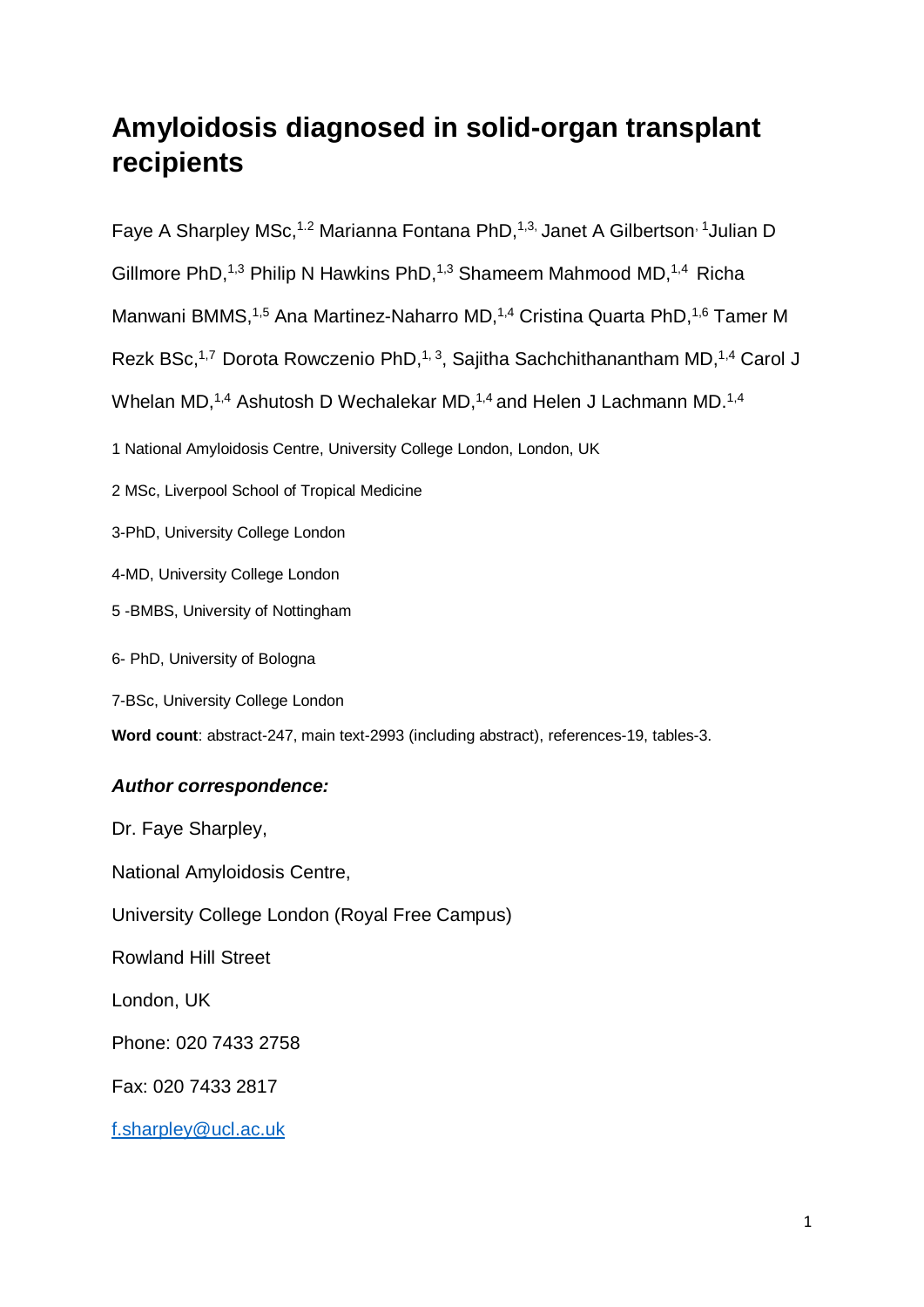**Author contributions:** HJL conceived the idea and co-wrote the manuscript, FAS collected and analysed the data and wrote the manuscript. All authors provided clinical diagnosis/care and contributed to the final version of the manuscript. **Conflict of Interest:** the authors have no conflicts of interests to disclose. **Financial Disclosure**: the authors have no funding to disclose.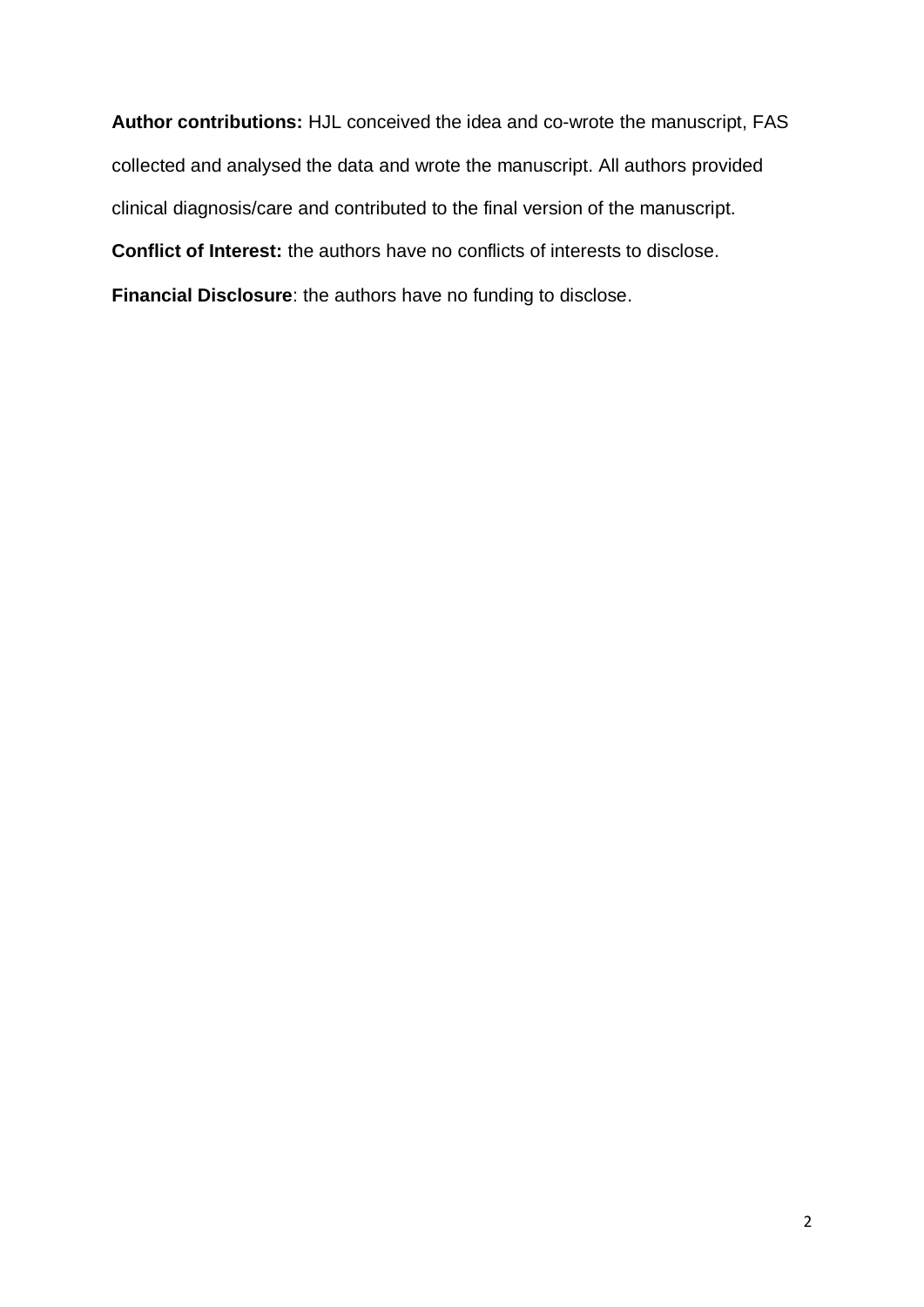# **Abbreviations page**

- AA- AA amyloidosis (previously known as secondary amyloidosis)
- AL- AL amyloidosis (previously known as primary amyloidosis)
- CR- complete response
- CRP- C-reactive protein
- MGUS- monoclonal gammopathy of undetermined significance
- NR- no response
- PCN- plasma cell neoplasia
- PD- progressive disease
- PR- partial response
- PTLD- post-transplant lymphoproliferative disorder
- SAA- serum amyloid A protein
- VGPR- very good partial response
- wtATTR- wild type transthyretin amyloidosis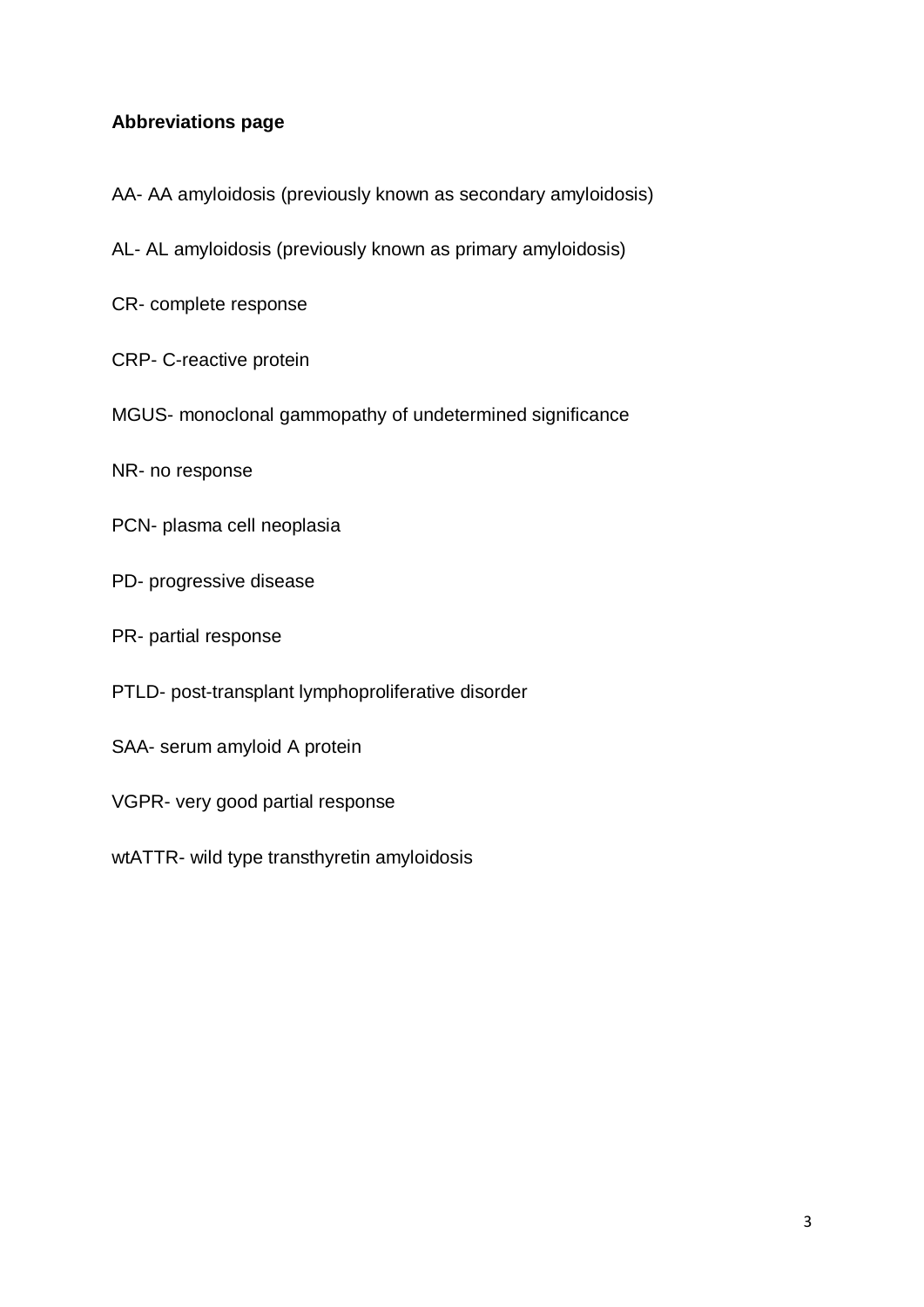#### **Abstract**

# **Background**

Development of amyloidosis post solid organ transplantation has not been reported, although plasma cell neoplasms are a rare form of post-transplant lymphoproliferative disorder which could be complicated by AL amyloidosis.

# **Methods**

We searched our database of 5,112 patients seen between 1994-2018 with a diagnosis of amyloidosis post solid organ transplant. Patients were excluded if the amyloid diagnosis preceded the transplant date. The indication and type of organ transplant were recorded in addition to the amyloidosis type, organs involved, treatment given and survival.

### **Results**

Thirty patients were identified. The median age at diagnosis with amyloidosis was 52 (range 33-77) years. The median time from transplantation to diagnosis was 10.5 (0.58-36) years. The grafts were: kidney (N=25, 83.3%), liver (N=2, 6.7%) heart  $(N=2, 6.7%)$  and combined heart, lung and kidney  $(N=1, 3.3%)$ . The type of amyloidosis was: systemic AL (N=14, 47%), AA (N=11, 37%), localised AL (N=3, 10%), wild type transthyretin (wtATTR) (N=1, 3.3%) and amyloid of uncertain type (N=1, 3.3%). Renal graft dysfunction was seen in 11/25 (44%) cases. Median graft survival was 185 (96-269) months and median survival from diagnosis with amyloidosis was 45 (2-89) months; median survival by amyloidosis type was: localised AL, 64 (20-67) months, systemic AL, 23.5 (0-95) months, ATTR amyloidosis, 17 months, AA, 15 (0-77) months.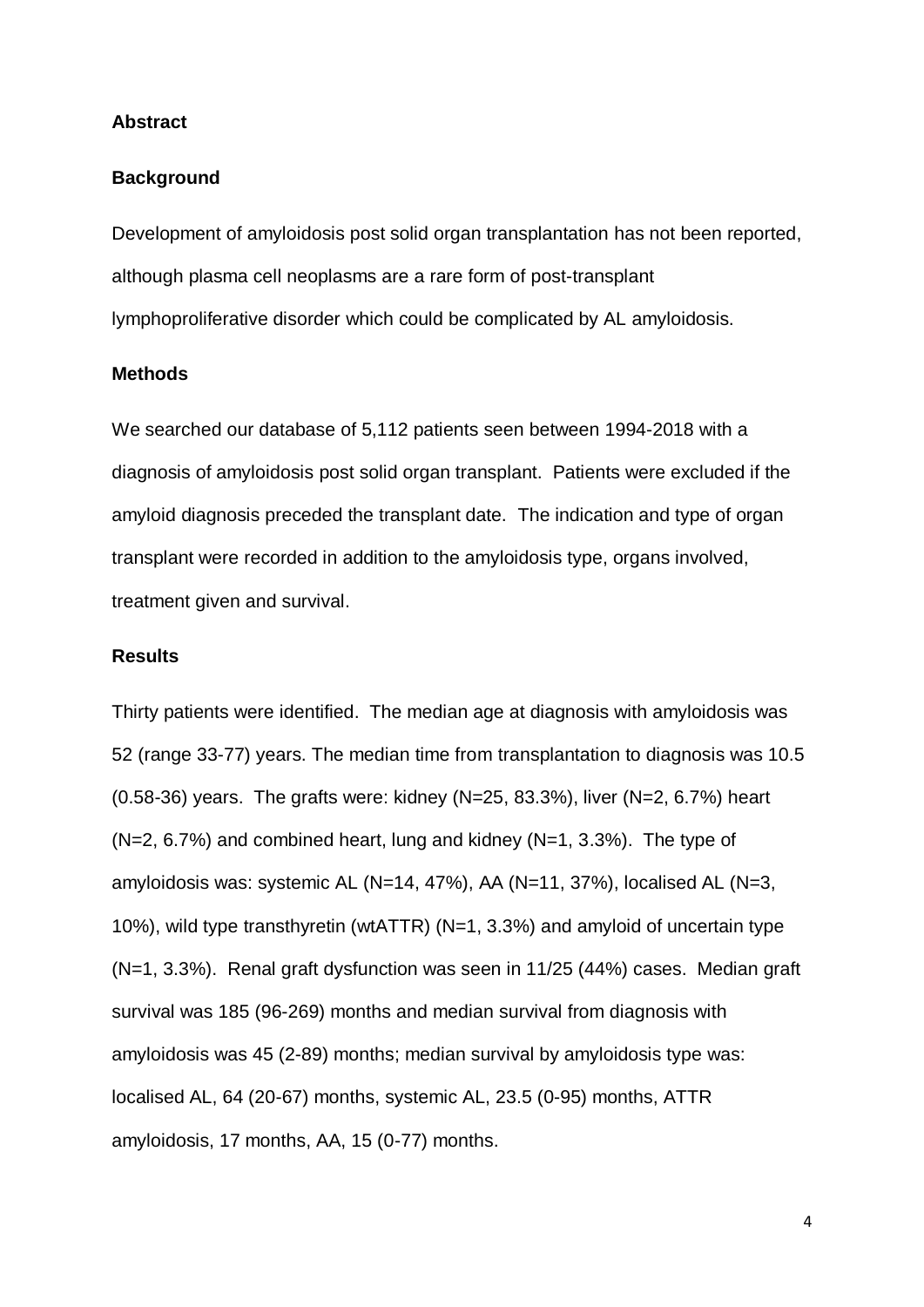# **Conclusions**

This series is the first description of amyloidosis post solid organ transplant; 30 cases among 5,112 amyloid patients over 24 years suggests that amyloidosis may occur post solid organ transplantation with an overall poor survival.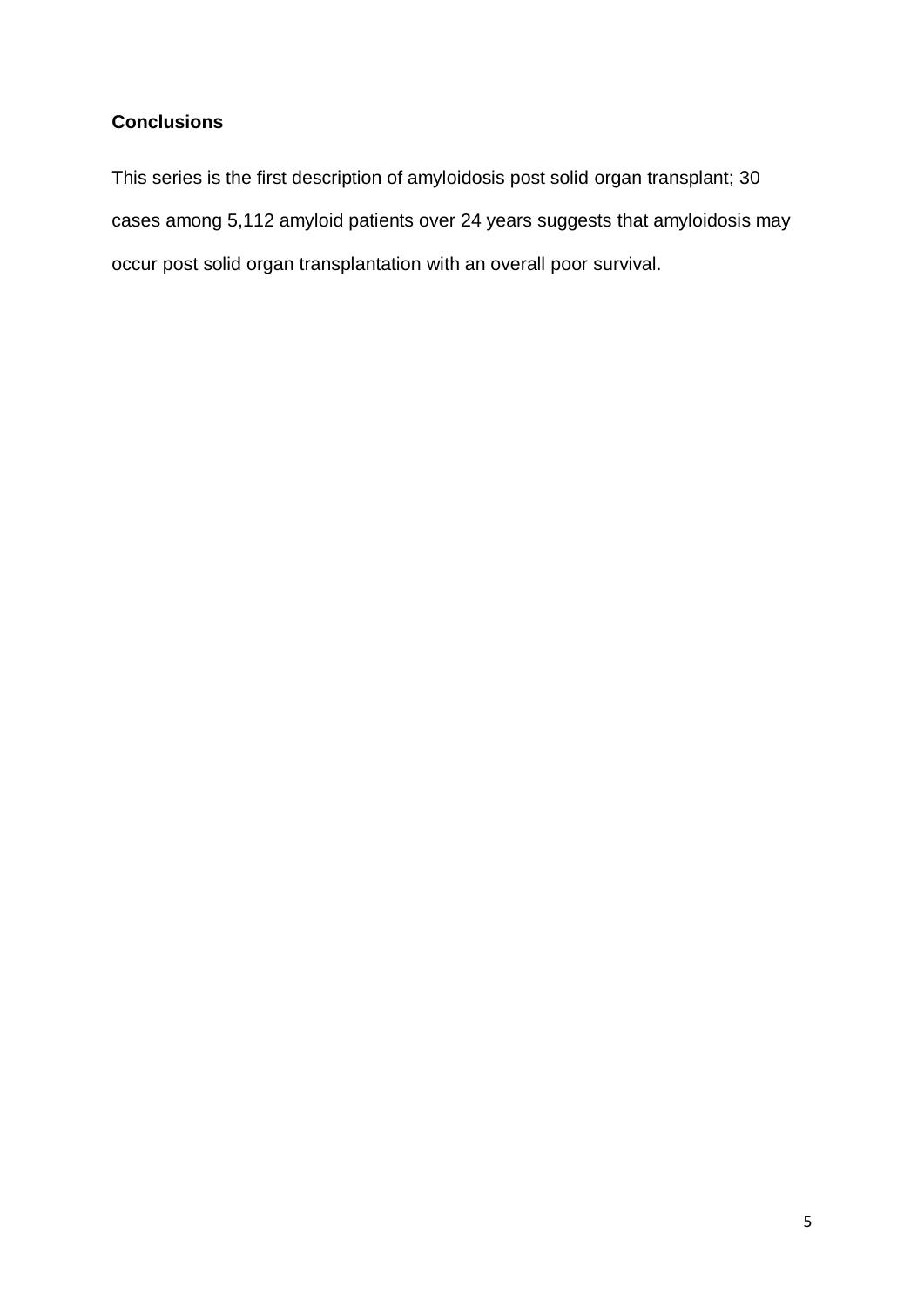# **Introduction**

Solid organ transplantation carries an increased risk of malignancy which has been attributed to the requirement for long term immunosuppression. Skin cancer is the most common malignancy, followed by post-transplant lymphoproliferative disorder (PTLD). <sup>1</sup> The risk of PTLD can be as high as 10% and is largely dependent on the type of organ transplanted with the highest risk in intestinal and the lowest in renal transplants, probably reflecting the degree of immunosuppression required;<sup>2</sup> age and length of time post-transplant are also recognised risk factors. $3$ 

The World Health Organisation provides a histological classification system for PTLD.<sup>4</sup> Approximately 85% of cases of PTLD are B cell in origin<sup>5</sup>, and the plasma cell neoplasms (PCN) are a rare form of monomorphic type PTLD. $6$  In a large study of 202,600 solid organ transplant recipients from the United States the estimated incidence of PCN was 15.4 per 100,000 person years, which represents a 1.8 fold increase compared with the general population.<sup>7</sup> The majority of cases described were multiple myeloma (N=102/140), with fewer cases of plasmacytomas (N=38/140).<sup>7</sup> No cases of systemic AL amyloidosis were described. Nonetheless systemic AL amyloidosis is a well-recognised complication of B cell disorders and is therefore a potential complication of PTLD. There is little in the literature regarding this risk presumably reflecting the rarity of both PTLD associated PCN and AL amyloidosis. Here we report a series of 30 UK patients diagnosed with amyloidosis following a solid organ transplant. Our hypothesis was that AL amyloidosis can develop after a solid organ transplant as a rare complication of PCN- PTLD.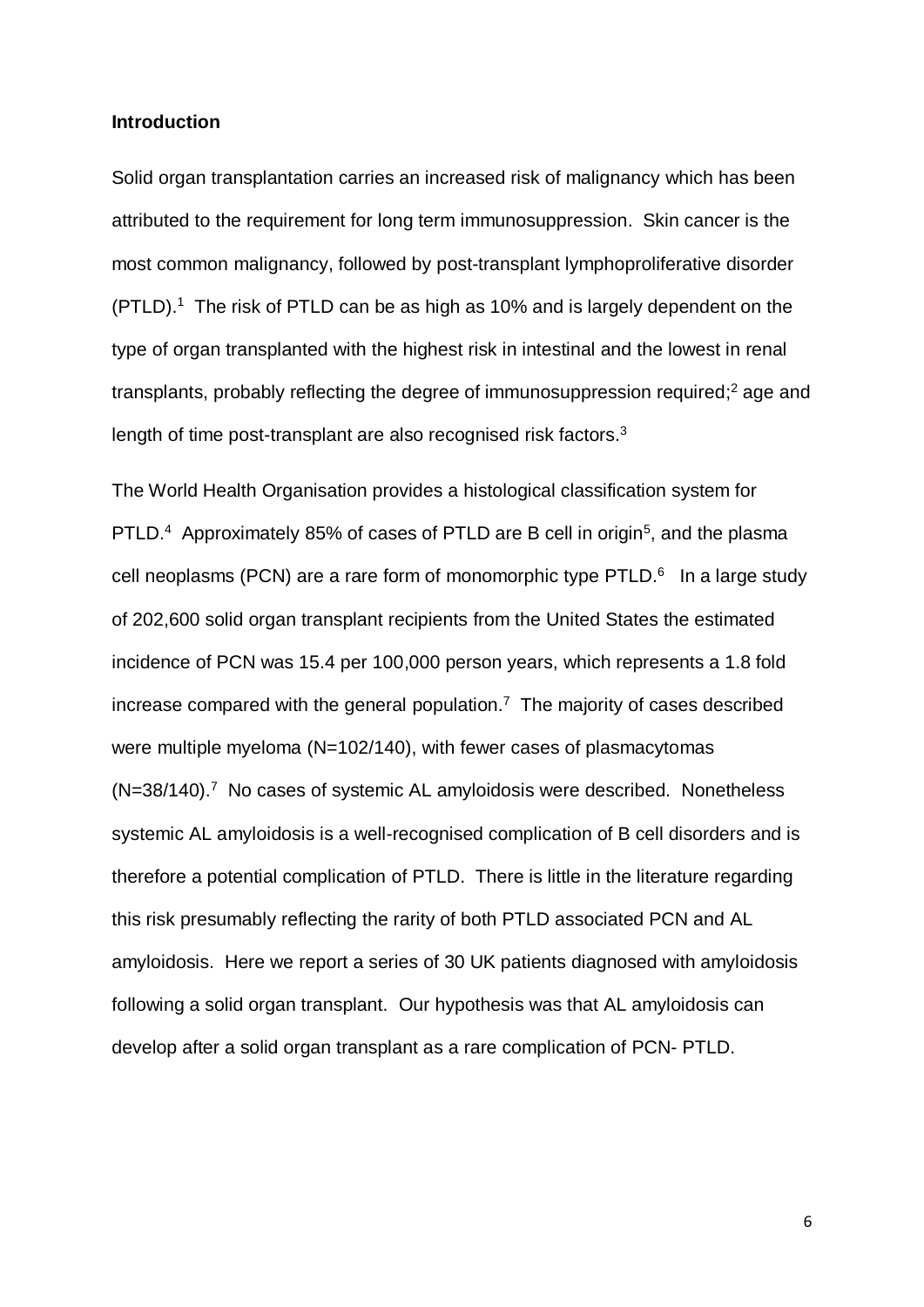### **Materials and methods**

The National Amyloidosis Centre provides a tertiary referral service for patients with amyloidosis and related disorders in the UK. The target population is all English and Scottish patients with suspected and histologically demonstrated amyloidosis.<sup>8</sup> We searched our database of 5,112 patients with a diagnosis of amyloidosis seen from 1994-2018 for solid organ transplant. All patients had been referred to the National Amyloidosis Centre 427 cases were excluded as the diagnosis of amyloidosis preceded the transplant date. The indication for solid organ transplantation, the transplant date and the organ transplanted were recorded. In all cases amyloidosis was confirmed on biopsy material by Congo-red staining with demonstration of characteristic birefringence under cross polarized light. The amyloid fibril sub-type was established by immunohistochemistry using a panel specific antibodies or by mass spectrometry.<sup>9,10</sup> Where a definitive diagnosis was not made by immunohistochemistry, genetic testing was used to exclude hereditary amyloidosis. All patients had a detailed baseline assessment including organ function, imaging with SAP scintigraphy and echocardiogram and biomarker assessments.<sup>11</sup> Organ involvement with amyloidosis was defined according to the international amyloidosis consensus criteria.<sup>12</sup> Treatment details were recorded, including transplant immunosuppression and treatment aimed at the underlying amyloidogenic condition. Hematological responses were assessed at six months and organ response at 12 months, both calculated from the date of diagnosis and defined according to the international amyloidosis consensus criteria.<sup>12</sup> We also gathered details about the graft survival, where data were available.

Statistical analysis was performed using SPSS version 21. Survival outcomes were analyzed using the Kaplan-Meier method. Approval for analysis and publication was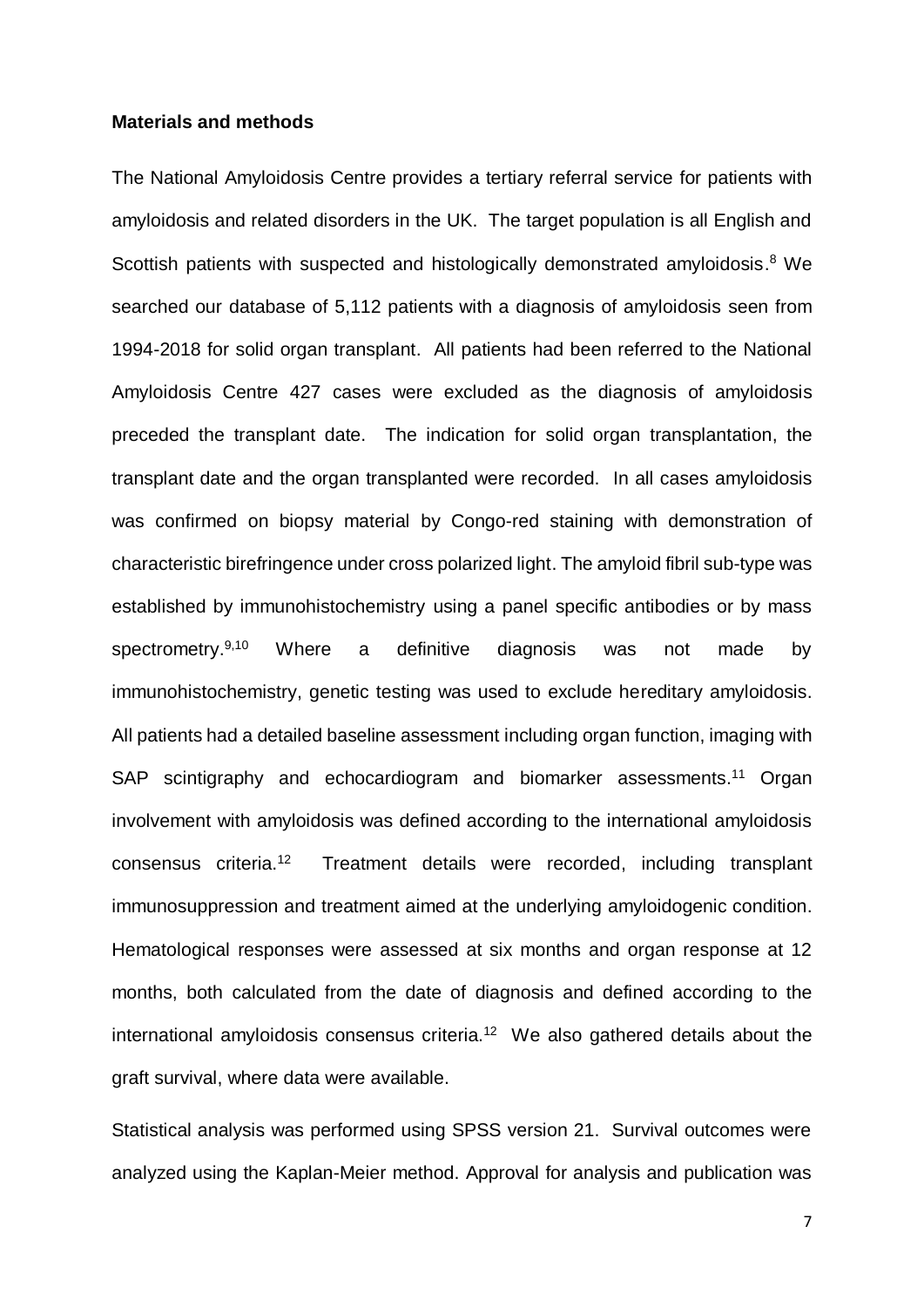obtained from the institutional review board at the University College London and written consent was obtained from all patients in accordance with the Declaration of Helsinki.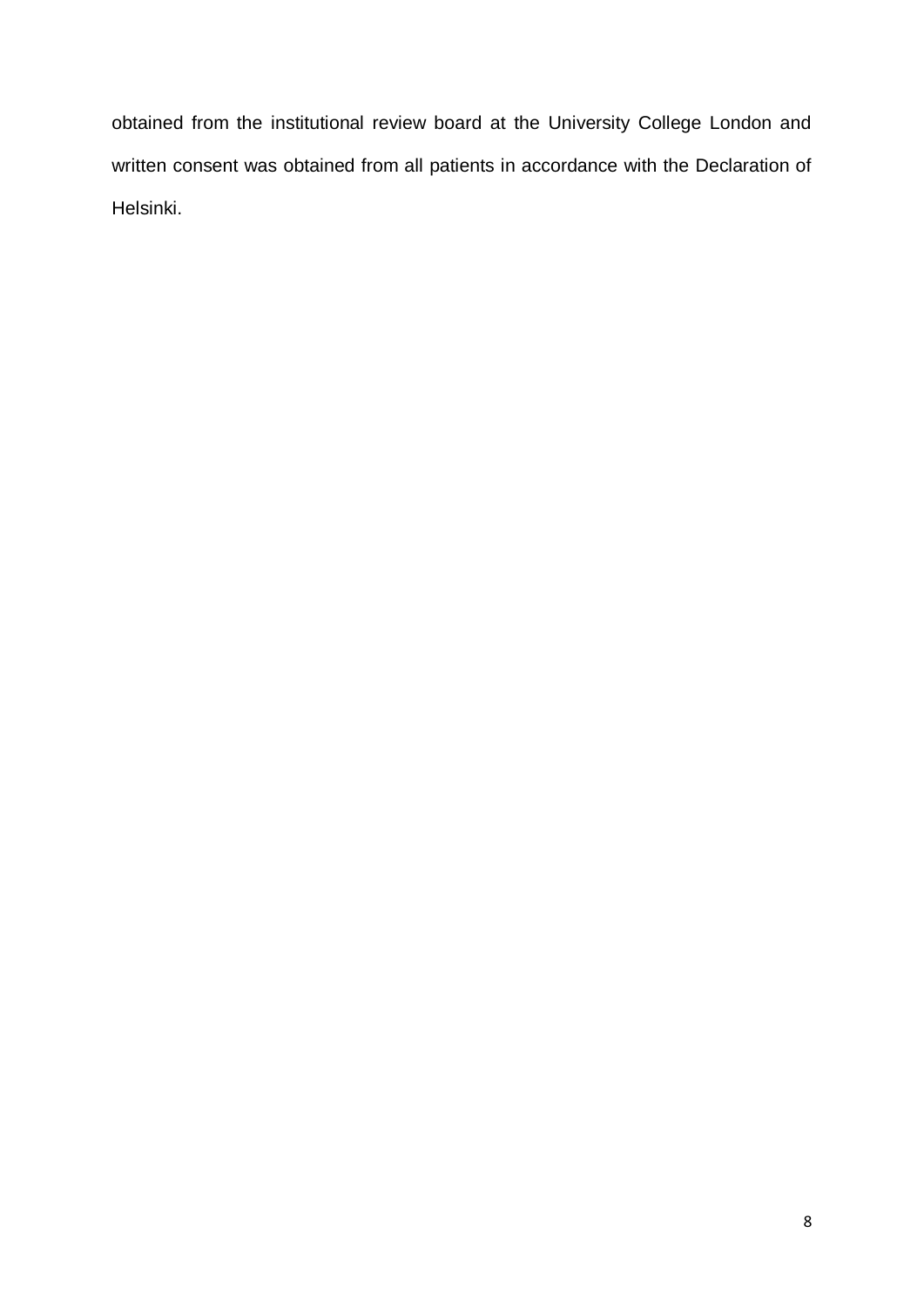# **Results**

Thirty patients (19 male, 11 female) were included.

# *i) Patient transplant characteristics*

The 30 patients received solid organ transplants between 1970 and 2013. Details of the reason for organ transplantation, the organ type and the immunosuppressant taken at the time of diagnosis with amyloidosis are outlined in table 1. The median age at transplant was 44 years (range 10-71 years). The organ transplanted was kidney (N=25, 83.3%), liver (N=2, 6.7%), heart (N=2, 6.7%), with the final patient having a combined heart, lung and kidney transplant (N=1, 3.6%). The cause of organ failure was available in 67% of cases (20/30 patients) and are listed in table 1.

#### *ii) Characteristics of amyloidosis*

### *a. The entire cohort of patients*

All 30 patients had histological confirmation of amyloid deposition. The median age at the time of diagnosis with amyloidosis was 52 years (range 33-77 years). The most frequent type of amyloidosis was light chain (AL) (N=14, 46.7%), followed by AA (N=11, 36.7%), localised AL (N=3, 10%), wild type transthyretin (wtATTR) (N=1, 3.3%) and amyloid of uncertain type (N=1, 3.3%). The median time from date of transplant to diagnosis of amyloidosis was 10.5 years (range 7 months to 36 years).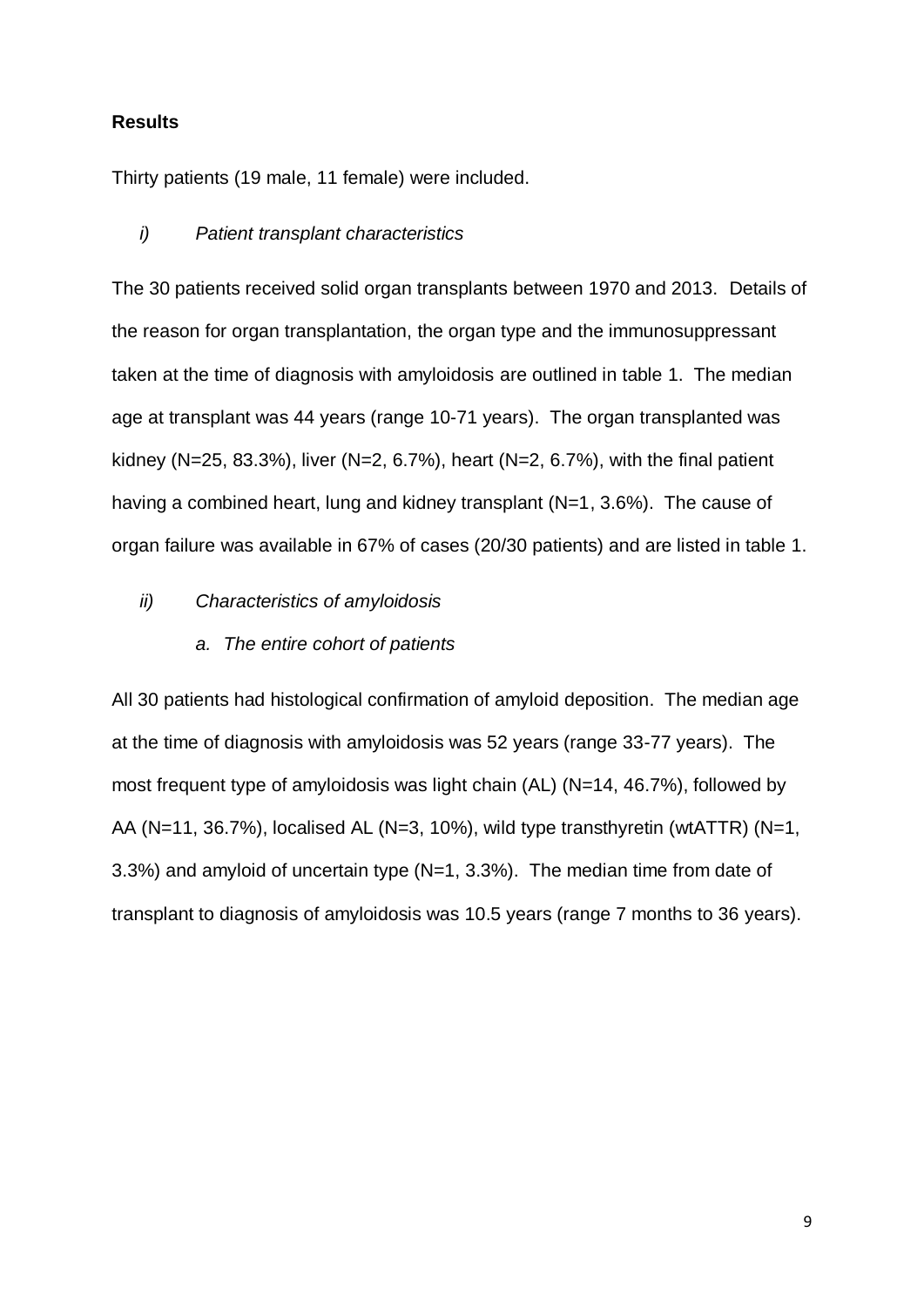#### *b. AL amyloidosis patient characteristics and treatment details*

In the 14 patients with systemic AL amyloidosis, 12 were renal transplant recipients (N=12/14, 86%), one a liver transplant recipient (N=1/14, 7%) and the final patient had a combined heart, lung and kidney transplant (N=1/14, 7%), see table 2. The reasons for transplantation are outlined in tables 1 and 2. The median age at diagnosis with AL amyloidosis was 50 (33-77 years) and the median time from transplantation to diagnosis with amyloidosis was 12 years (7 months- 31 years). A monoclonal paraprotein was detectable in 50% (7/14 cases) at a median value of 4.5g/l (range 3-28g/l). The isotype was: IgG lambda in four cases, IgG kappa in two cases and IgA lambda in one case. The median concentrations of the amyloidogenic class of free light chain are outlined in table 2. Only one patient (N=1, 7%) was known to have had a monoclonal gammopathy of unknown significance prior to transplant. Details of the underlying clone were available in 13/14 patients and this was a plasma cell clone in all cases.

Organ involvement with AL amyloidosis was as follows: kidney (N=10/14, 71.4%), spleen (N=8/14, 57.1%), heart (N=5/14, 35.7%), liver (N=5/14, 35.7%) and soft tissues (N=1/14, 7.1%). Treatment details were available for 9/14 patients, eight patients received chemotherapy aimed at their amyloidogenic clone, table 2. The median number of lines of treatment was one (range 1-2 lines). The most common chemotherapy was a Bortezomib (N=6, 66.7%), followed by Thalidomide (N=2, 22.2%). Haematological response to treatment was assessed at 6 months; two patients (25%) achieved a complete response (CR) to treatment, one a very good partial response (VGPR) (12.5%), two a partial response (PR) (25%) two patients no response (NR) (25%) and one patient progressive disease (PD) (12.5%). Organ responses were assessed at 12 months for the same eight patients and are outlined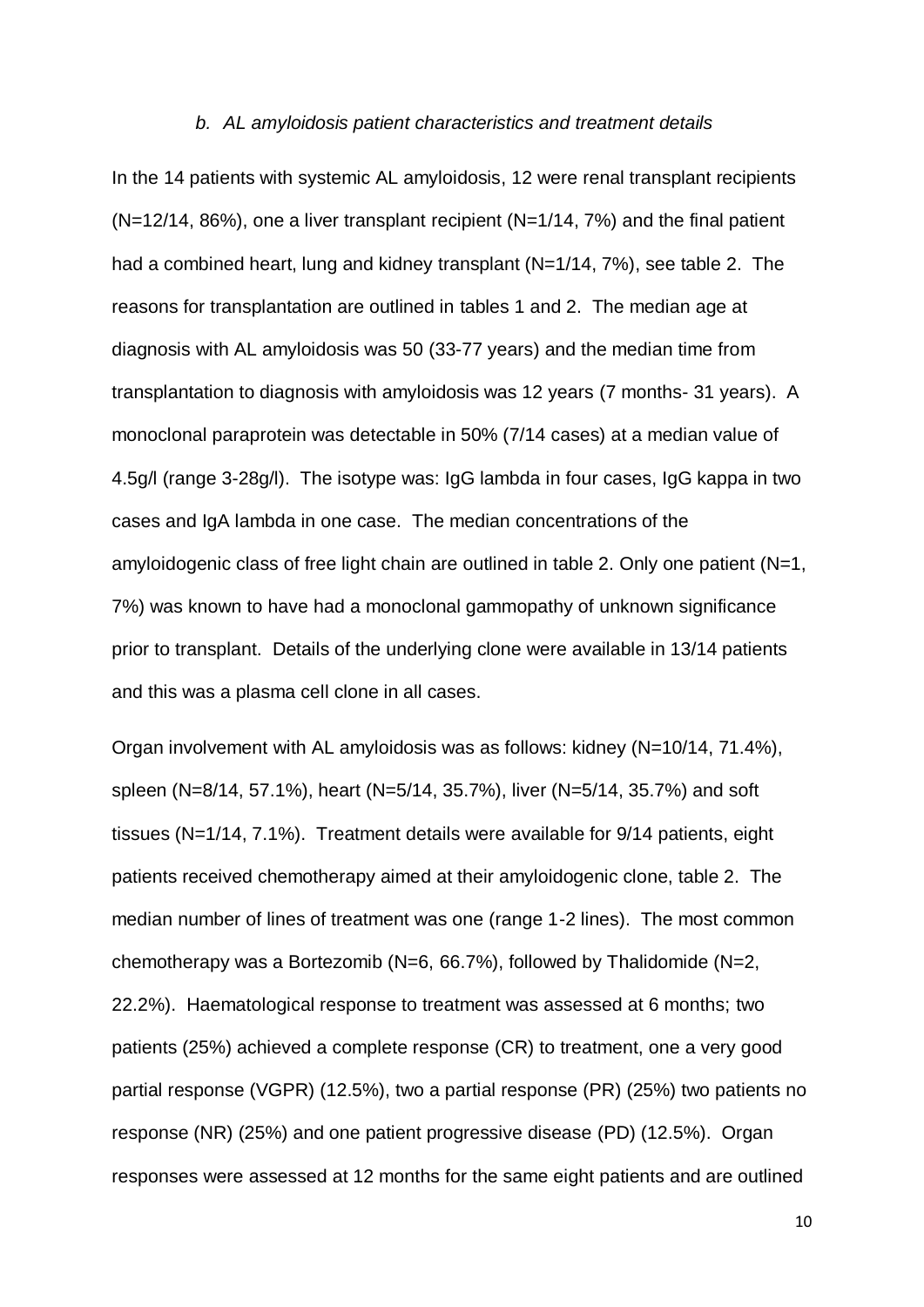in table 2. Of the 15 patients with AL amyloidosis 11 (N=11, 79%) are either dead or have clinically relapsed with a median OS from diagnosis with amyloidosis of 23.5 months (0-95 months). In the eight patients who were treated, five patients (N=5, 63%) have progressed or died with a median progression free survival of 42 months (range 1-83 months).

# *c. AA amyloidosis patients*

Of the 11 patients with AA amyloidosis two patients were recipients of a cardiac transplant (N=2/11, 18%) and the other 9 patients (N=9/11, 82%) were renal transplant recipients, see table 3. The median age at diagnosis was 57 years (40-73 years), and the time from transplant to the development of AA was 11 years (8 months-36 years). None of the patients had cardiac involvement, and the majority renal (N=7/11 63.6%) and splenic (N=6/11, 54.5%) involvement. The median presenting serum amyloid P (SAA) and C-reactive protein (CRP) are outlined in table 3. The median time from diagnosis to death or last follow-up was 15 months (0-77 months). An underlying chronic inflammatory disorder was overt in 5/11 (45%) patients, see table 3; an underlying cause was not clearly identified in 3/8 cases (38%), and was indeterminable (due to lack of clinical detail) in 3 cases (27%).

#### *d. wtATTR patients*

The patient in this series with wtATTR amyloidosis was male and 67 years old at the time of diagnosis with a renal transplant four years earlier for diabetic nephropathy. His presentation was with breathlessness with an NT-proBNP of 12770ng/L and a cTnT of 172ng/L. The time from diagnosis with wtATTR to death in this patient was 17 months.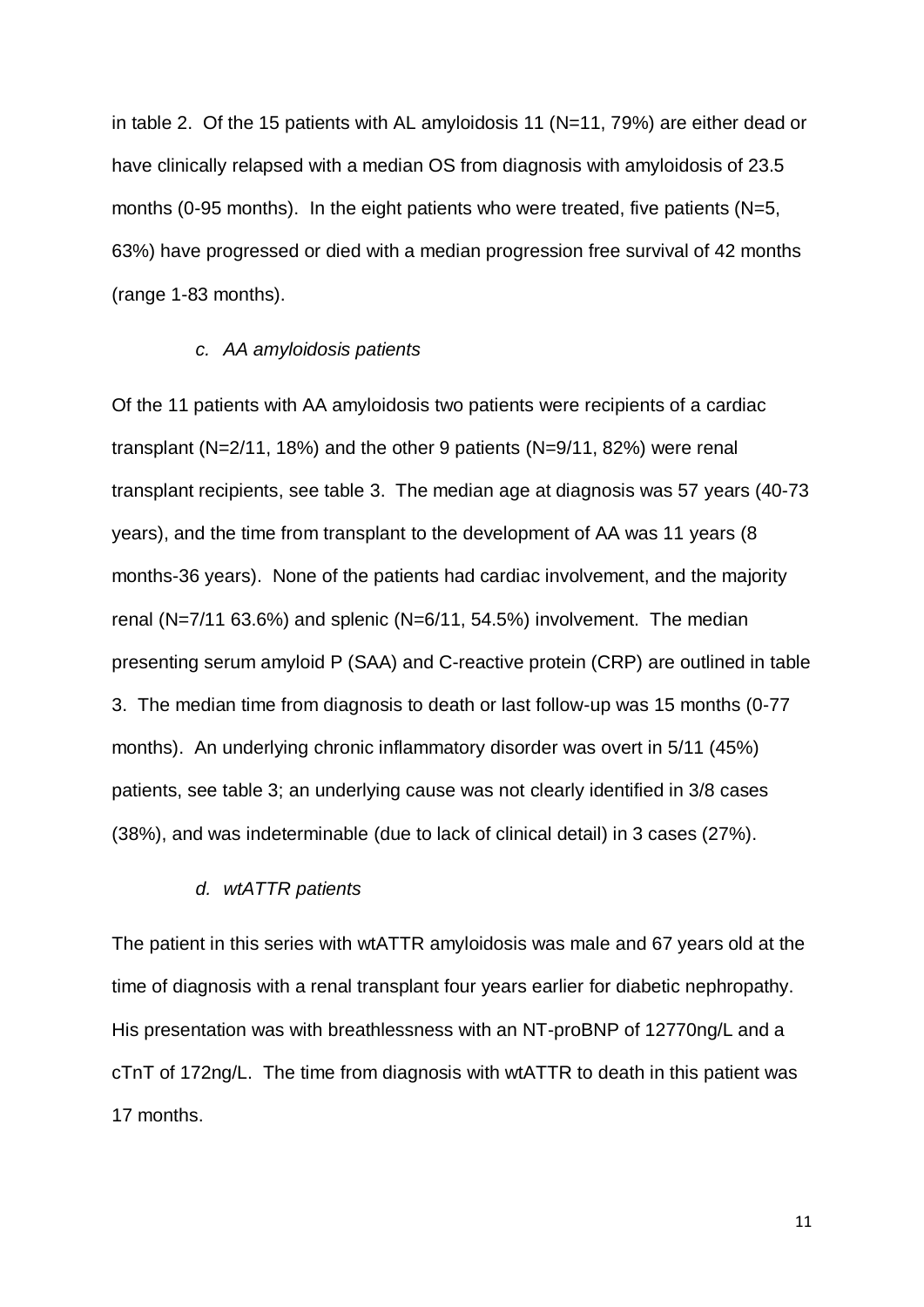#### *e. Localised AL patients*

Three patients had localised AL amyloidosis. The first patient was 57 years when diagnosed with localised laryngeal disease after a renal transplant 11 years previously for polycystic kidney disease. The time from diagnosis to death was 64 months (5.3 years). The cause of death was unknown, but there was no evidence of systemic amyloid disease. The second patient was 36 years at diagnosis with localised lymph node amyloidosis following a liver transplant 5 years previously following a paracetamol overdose. The time from diagnosis to death was 20 months. The final patient was 43 years at the time of diagnosis with localised gastrointestinal amyloidosis following a renal transplant 10 years previously for end stage renal failure of an unknown cause. The patient's median graft survival was 189 months and the cause for graft failure was unknown, but amyloidosis was excluded. The patient declined further follow up at 67 months from diagnosis.

#### *iii) Patient survival and renal transplant outcomes*

The median follow up was 21.5 months (range 0-95 months), defined from a diagnosis of amyloidosis to last follow up or death. In this time there were 19 deaths (63.3%). Detailed cause of death was not recorded. The median OS of all 30 patients, defined from date of diagnosis with amyloidosis to death or last follow-up was 45 months (range 2-88 months) and for each subtype of amyloidosis: localised AL, 64 months (20-67 months); systemic AL, 23.5 months (0-95 months); ATTR amyloidosis, 17 months; AA, 15 months (0-77 months).

Of the 25 patients with a kidney transplant, 11 patients had graft failure (44%). Median graft survival for all patients was 185 months (96-269 months) and in those patients whose grafts failed median graft survival was 2 months (range 2-64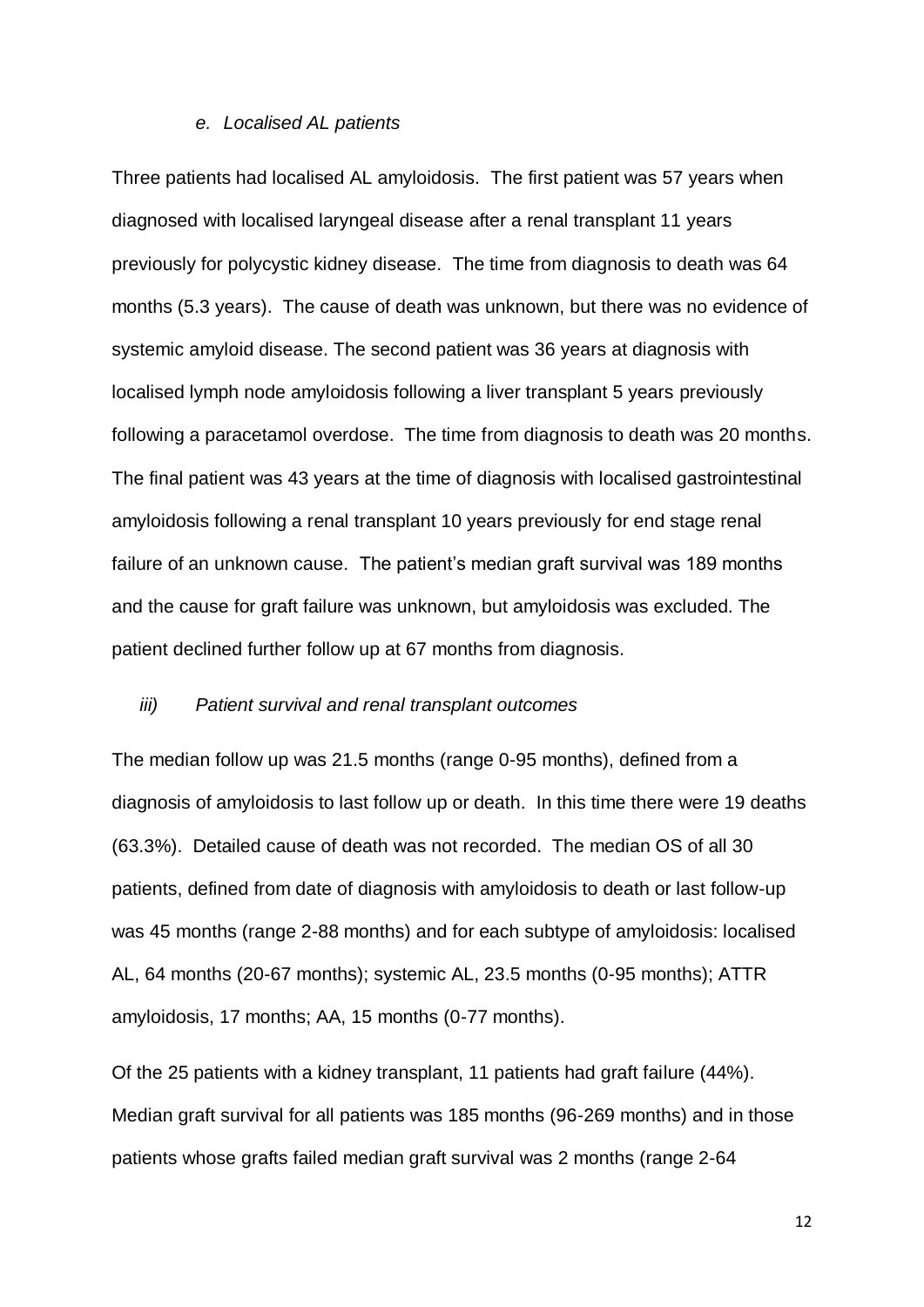months). The reasons for graft failure were available in 9/11 patients and are outlined in table 1.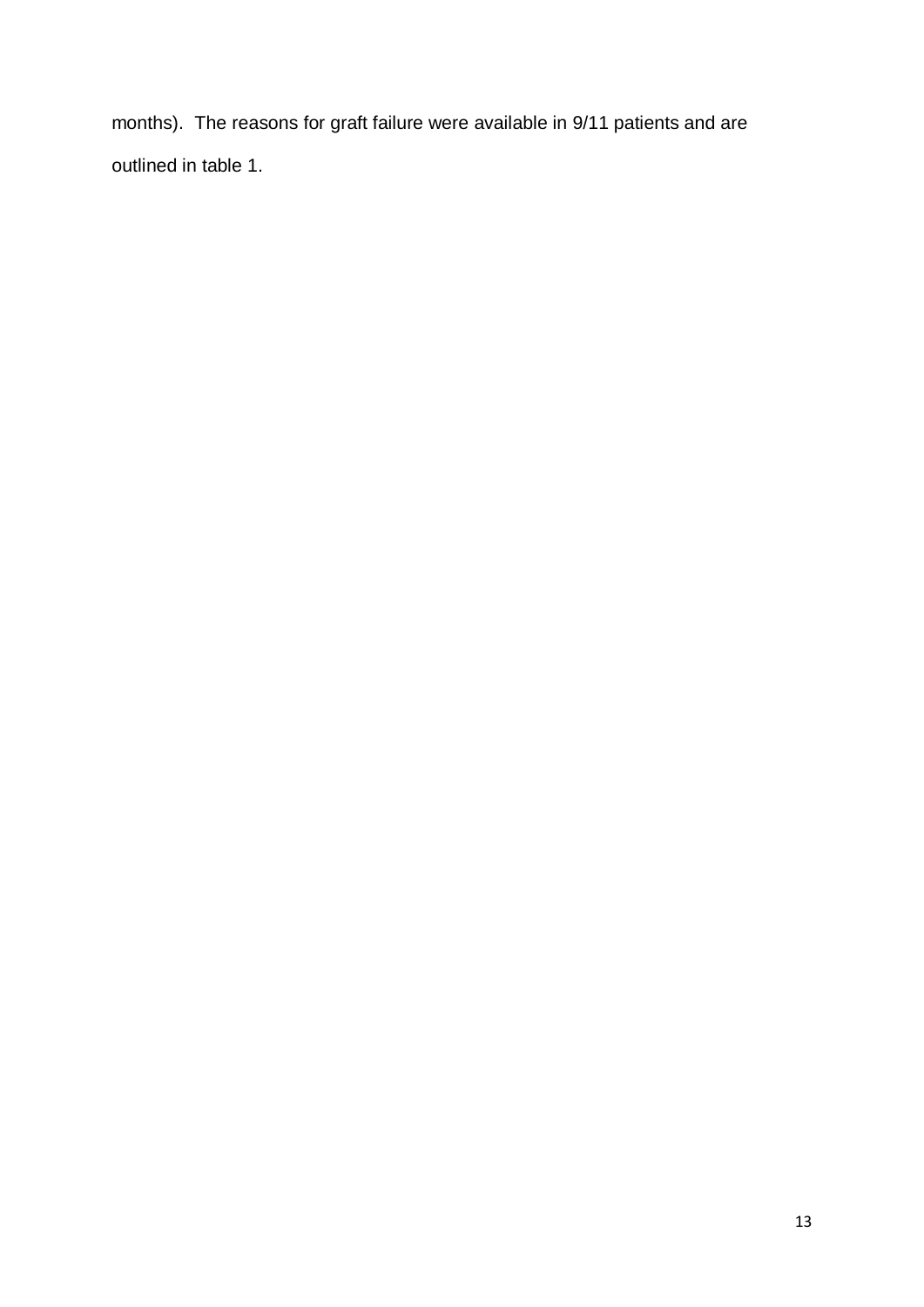# **Discussion**

This series describes the characteristics of thirty patients who developed amyloidosis *de novo* following a solid organ transplant with a poor overall survival. Although there is clear grounds for concern about development of systemic AL amyloidosis post-transplant, as a complication of PTLD related production of monoclonal immunoglobulins, unexpectedly 11 patients (37%) had AA amyloidosis, implying substantial chronic inflammation following transplantation and highlighting the importance of comprehensive investigation to establish the amyloid type.

One patient developed wtATTR (otherwise known as senile cardiac amyloidosis). In 2008, the estimated age adjusted incidence of wtATTR, based on new referrals to the NAC, was 0·3/100 000 population; <sup>8</sup> but this is likely an under-estimation reflecting substantial under-diagnosis.<sup>13</sup> Given the increasing number of patients recognised over the last decade, it is likely that a proportion of older patients with solid organ transplants will develop unrelated wtATTR as they age. Our patient with wtATTR had a presentation and disease course in keeping with wtATTR patients without a concurrent transplant, other than his slightly younger age at diagnosis (63 years, compared with the median age at presentation of 73 years) <sup>14</sup> and a worse survival than predicted by disease stage (17 months, compared with an expected 32.7 months (95% CI 23.4–37.0 months)).

Three patients (10%) were found to have localised AL amyloidosis post transplantation in the larynx, lymph nodes and gastrointestinal tract respectively. Localised disease usually has a good prognosis and does not require systemic chemotherapy again demonstrating the importance of a full amyloid work up prior to considering cytotoxic treatments. Localised amyloidosis is well recognised and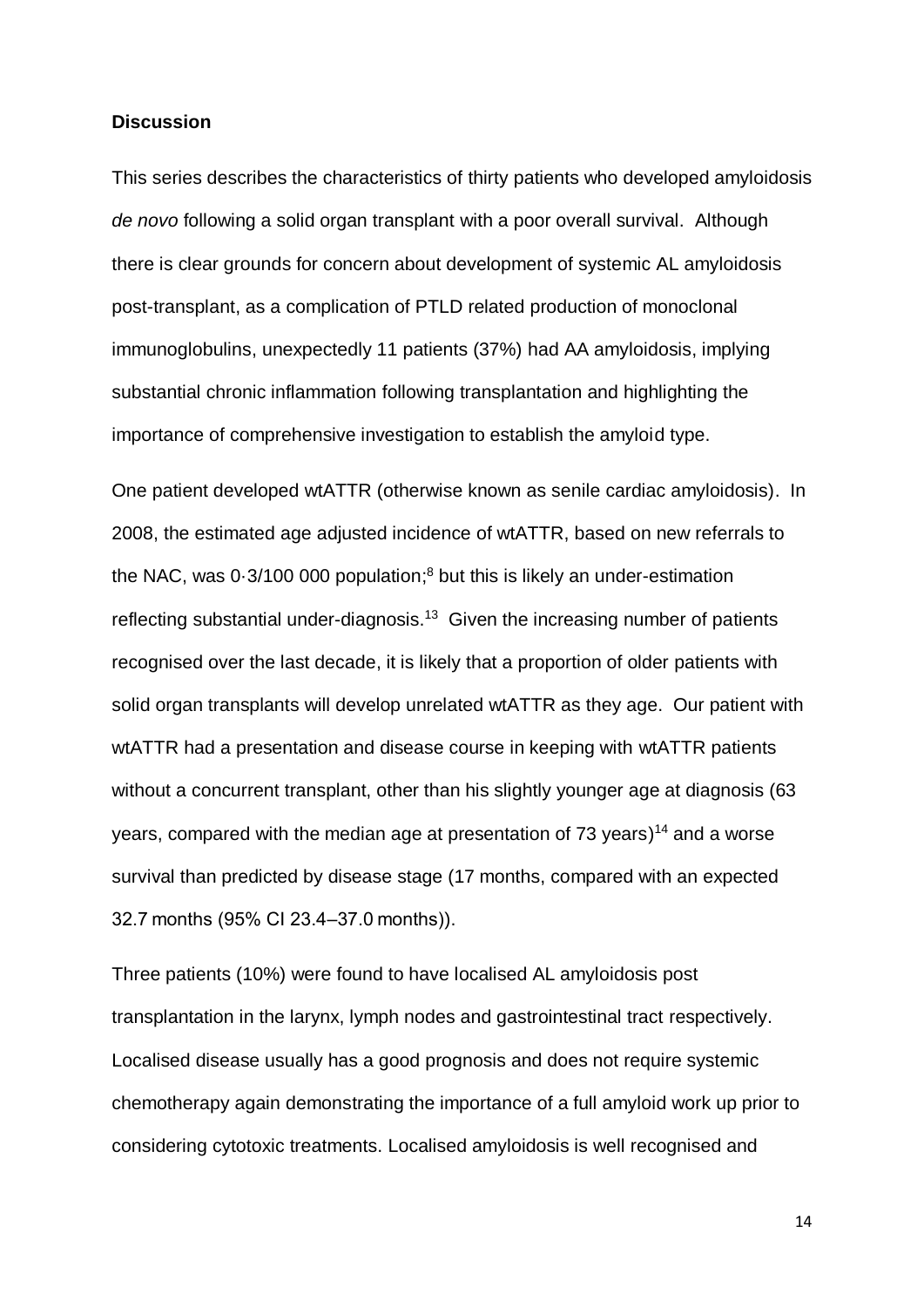assumed to be due to a focal clone of plasma cells within the local environment. In a large case series 12% of 5050 new amyloid referrals were localised AL disease.<sup>10</sup> The median OS of these three patients was shorter than expected with a median OS of 2.8 years compared to a 10-year overall survival for all forms of localised amyloidosis 80.3% ( $75.7-84.1$  months).<sup>15</sup> The patient with laryngeal involvement in this study had severe airway disease requiring a tracheostomy, radiotherapy and laser therapy to the airways which may explain the relatively short overall survival in this case. The other two cases are more complex; lymph node amyloidosis is almost always a complication of low grade lymphoma suggesting that this case was a form of PTLD. Localised gastrointestinal amyloid can also progress to systemic disease over time and, like lymph node amyloidosis, should be followed up carefully recognising the risk of progression.<sup>15</sup>

This series contains a surprising number of cases of AA amyloidosis. This was unexpected as AA amyloidosis is a rare condition, with an estimated incidence of one to two cases per million person-years.<sup>16</sup> Possible explanations for this finding include that AA amyloidosis was established but undiagnosed at the time of the solid organ transplant, i.e. was the unidentified cause of end stage renal failure. Against this, two of the 11 patients were recipients of a heart transplants (an organ rarely affected by AA type amyloid), and also the cause of end stage organ failure was established in 5/11 of the AA cases (eosinophilic granulomatosis with polyangiitis, 2 hypertensive nephropathy, mesangiocapillary glomerulonephritis and reflux nephropathy). Of these diseases only eosinophilic granulomatosis with polyangiitis is likely to be associated with significant ongoing systemic inflammation and a sustained hepatic acute phase response. This implies that AA amyloidosis developed following the solid organ transplant. In five of the 11 patients a chronic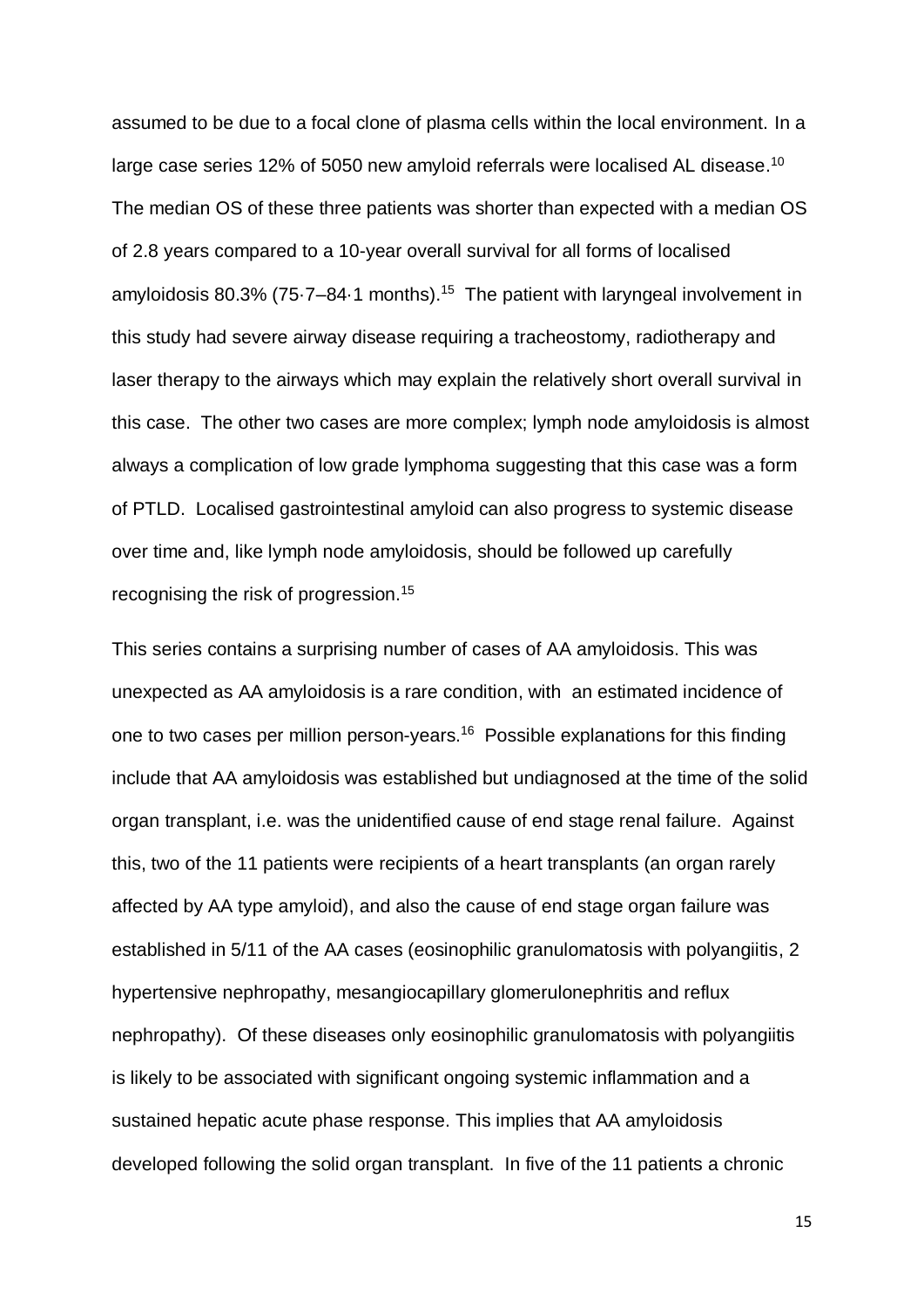inflammatory condition was identified (bronchiectasis 2, gout with hepatitis B, recurrent infections and tuberculosis with an aspergilloma). In three patients the cause of chronic inflammation was occult, although this is in keeping with the 28% that is quoted in the literature for AA in general,<sup>16</sup> it raises the possibility that long term transplant immunosuppression could predispose patients to either chronic infections or chronic inflammation of undetermined cause. This may explain the poor OS of the 11 AA patients in this study (15 months compared to a median OS of 6-9 years), <sup>16</sup> although immunosuppression might be expected to at least partially control or ameliorate a number of commoner inflammatory conditions.

The development of AL amyloidosis in the post-transplant setting is less surprising as it is a potential complication of PTLD. Systemic AL amyloidosis was found in 14 patients in this series with a further two patients with apparently localised amyloidosis in whom there was plausible concern about indolent lymphoma. This could be an incidental finding, but AL amyloidosis, although about six fold more common than AA amyloidosis, is still vanishingly rare with an incidence of five to twelve people per million person-years.<sup>17</sup>

The detection of a monoclonal gammopathy (MGUS) post-transplant is common, reported to be 10 fold higher than in the dialysis population.  $18$  Generally, the MGUS is thought to be transient and not increase the risk of developing a PCN or other plasma cell dyscrasias.<sup>7,19</sup> The median age at diagnosis with AL amyloidosis in this study was only 50 years and yet the time from transplantation to a diagnosis of AL amyloidosis was 12 years suggesting that AL amyloidosis maybe a late complication perhaps reflecting an indolent form of PTLD. Without treatment progressive AL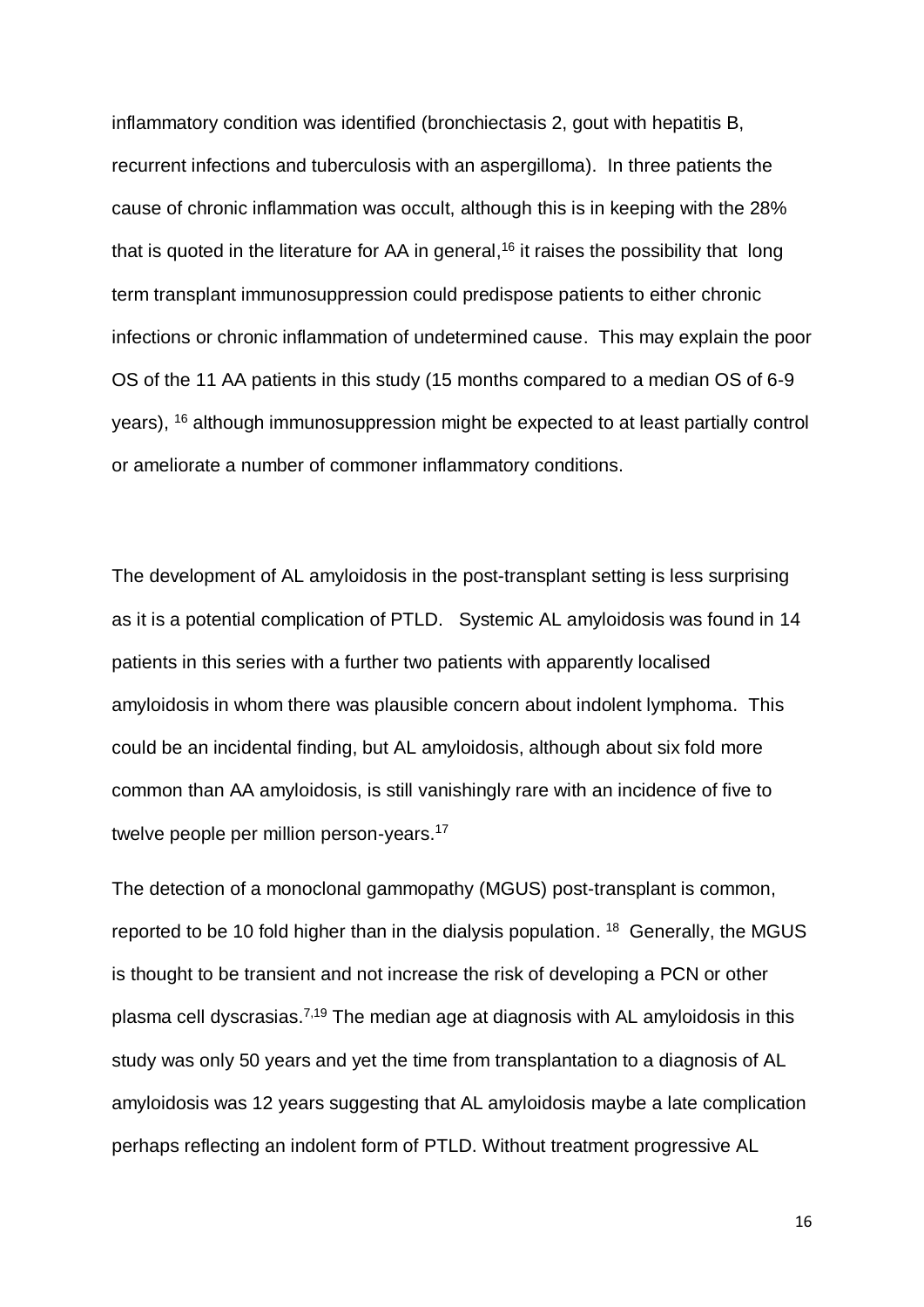amyloidosis risks graft and eventually other organ failure and death. Outcomes were not favourable with a median OS of 23.5 months and 79% of patients had died or clinically relapsed during the observation period. This compares with a 2012 estimate of median OS of 52 months (95% CI, 48 to 56 months).<sup>20</sup> This presumably reflects the complexity of treating amyloidosis in the presence of a solid organ transplant; patients go into treatment relatively immunosuppressed and with a vulnerable graft which often has a limited functional reserve. Chemotherapy is of no benefit in other types of amyloidosis and the considerable treatment associated risks highlight the importance of definitive diagnosis of amyloid type and extent before embarking on treatment.

This study has a number of limitations; it is a retrospective analysis and, given the rarity of the condition, includes patients collected over a long period resulting in missing data. Details of the immunosuppression taken at the time of diagnosis with amyloidosis were only available in 43% of cases, and any dose modification made to the immunosuppression regimen was lacking. This period was an era of dramatic change in chemotherapy regimens and precludes useful comparison between individuals or published outcomes of twenty-first century treatments.

In conclusion this case series is relatively large suggesting that transplantation is a genuine risk factor in the development of both AL and, strikingly, AA amyloidosis. This has not previously been described in the literature. In AL amyloidosis the most likely explanation is of a subtle  $PTLD<sup>3</sup>$  but the finding of 11 cases of AA amyloidosis raises questions about the extent of chronic inflammation in transplant recipients with potential severe consequences.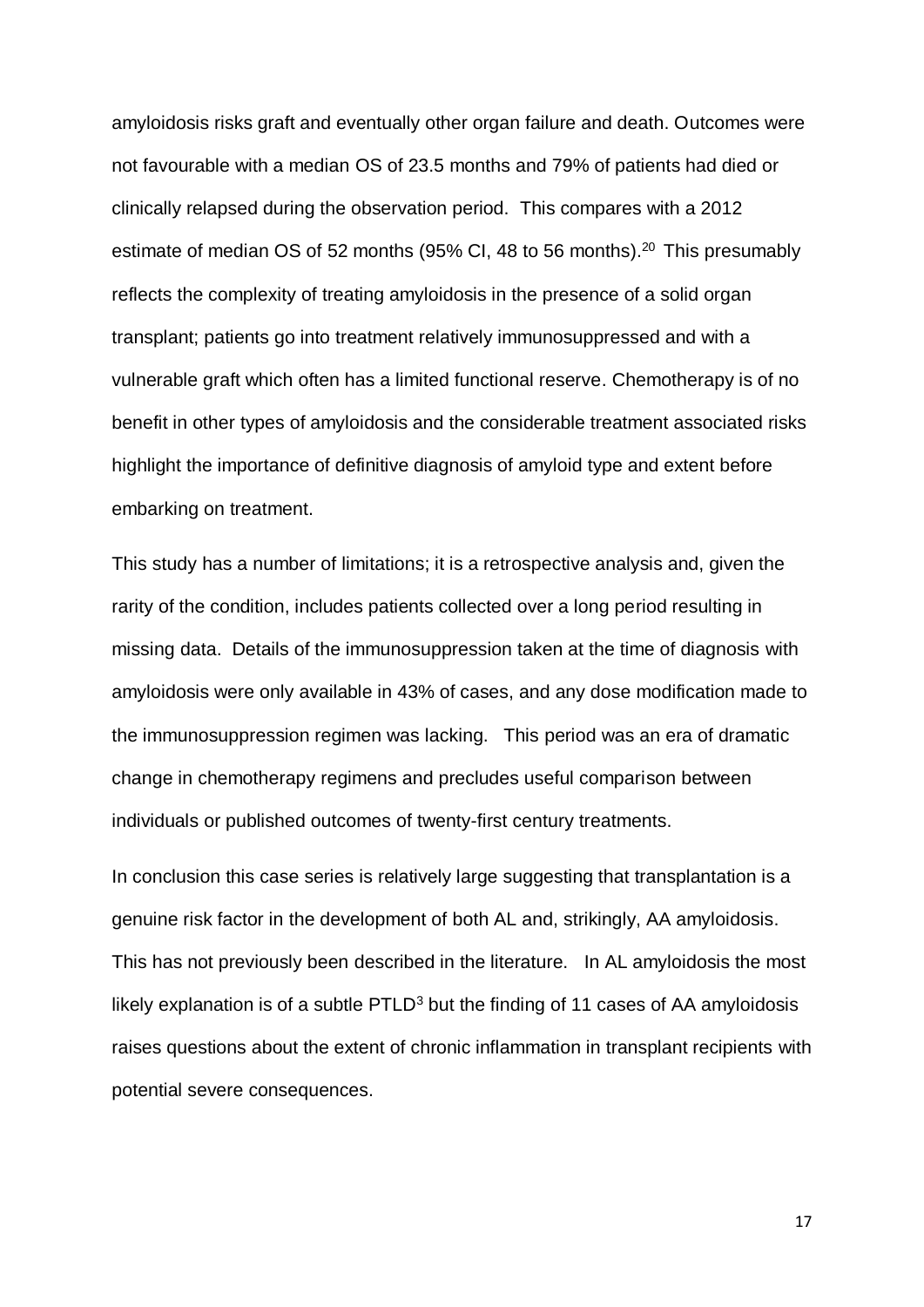# **Acknowledgments**

We would like to thank all those at the National Amyloidosis Centre who helped with the clinical care of the patients' involved in this study.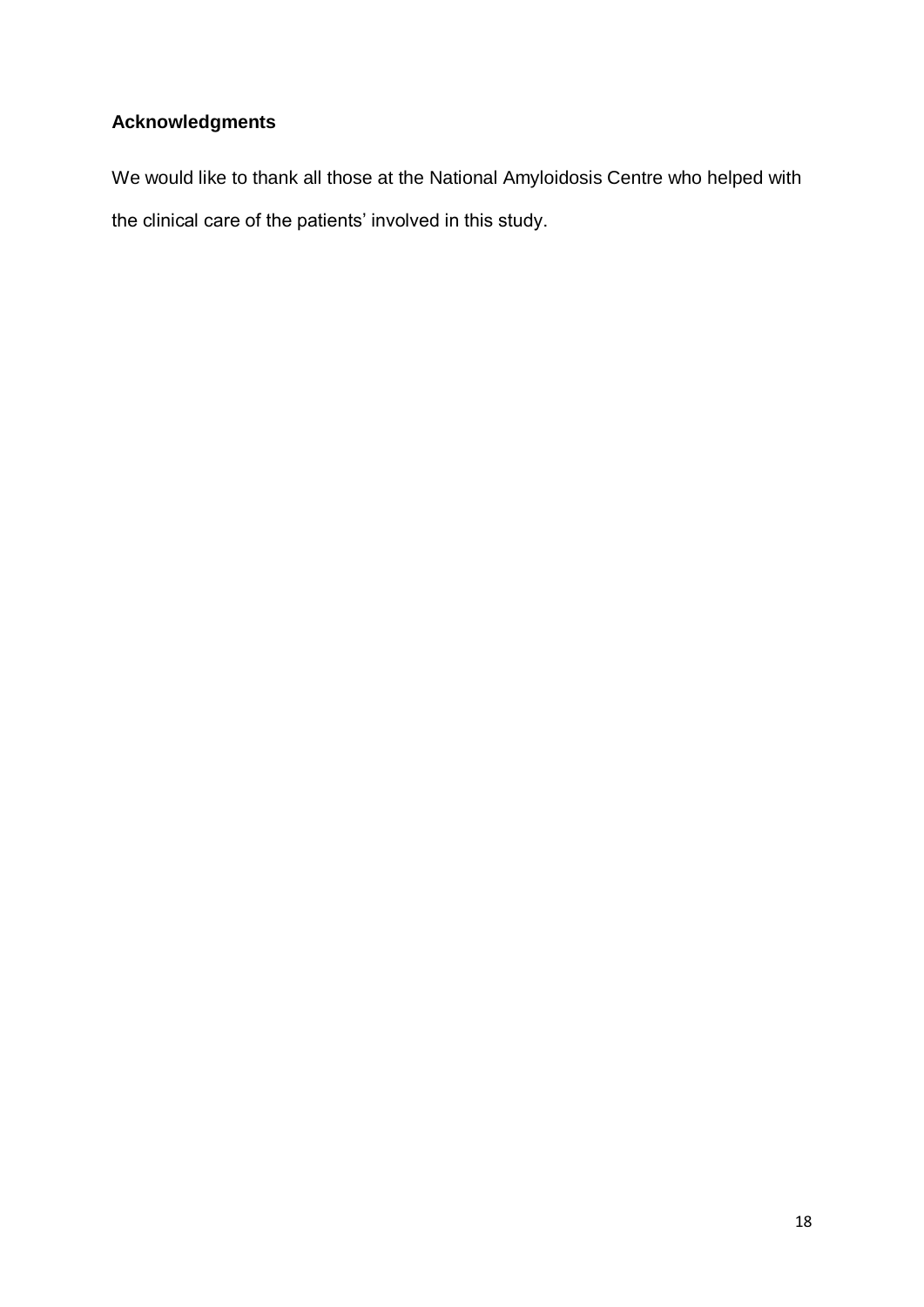# **References**

- 1. Burns DM, Crawford DH. Epstein-Barr virus-specific cytotoxic T-lymphocytes for adoptive immunotherapy of post-transplant lymphoproliferative disease. *Blood reviews.*  Sep 2004;18(3):193-209.
- 2. Ison MG, Stosor V. Transplantation of high-risk donor organs: a survey of US solid organ transplant center practices as reported by transplant infectious diseases physicians. *Clinical transplantation.* Nov-Dec 2009;23(6):866-873.
- 3. Parker A, Bowles K, Bradley JA, et al. Diagnosis of post-transplant lymphoproliferative disorder in solid organ transplant recipients - BCSH and BTS Guidelines. *British journal of haematology.* Jun 2010;149(5):675-692.
- 4. Swerdlow SH, Campo E, Pileri SA, et al. The 2016 revision of the World Health Organization classification of lymphoid neoplasms. May 19 2016;127(20):2375-2390.
- 5. Morrison VA, Dunn DL, Manivel JC, Gajl-Peczalska KJ, Peterson BA. Clinical characteristics of post-transplant lymphoproliferative disorders. *The American journal of medicine.* Jul 1994;97(1):14-24.
- 6. Engels EA, Pfeiffer RM, Fraumeni JF, Jr., et al. Spectrum of cancer risk among US solid organ transplant recipients. *Jama.* Nov 2 2011;306(17):1891- 1901.
- 7. Engels EA, Clarke CA, Pfeiffer RM, et al. Plasma cell neoplasms in US solid organ transplant recipients. *American journal of transplantation : official journal of the American Society of Transplantation and the American Society of Transplant Surgeons.* Jun 2013;13(6):1523-1532.
- 8. Pinney JH, Smith CJ, Taube JB, et al. Systemic amyloidosis in England: an epidemiological study. *Br J Haematol.* May 2013;161(4):525-532.
- 9. Lavatelli F, Perlman DH, Spencer B, et al. Amyloidogenic and associated proteins in systemic amyloidosis proteome of adipose tissue. *Molecular & cellular proteomics : MCP.* Aug 2008;7(8):1570-1583.
- 10. Saeger W, Rocken C. [Amyloid: microscopic demonstration, classification and clinical correlation]. *Der Pathologe.* Sep 1998;19(5):345-354.
- 11. Gillmore JD, Wechalekar A, Bird J, et al. Guidelines on the diagnosis and investigation of AL amyloidosis. *British journal of haematology.* Jan 2015;168(2):207-218.
- 12. Gertz MA, Comenzo R, Falk RH, et al. Definition of organ involvement and treatment response in immunoglobulin light chain amyloidosis (AL): a consensus opinion from the 10th International Symposium on Amyloid and Amyloidosis, Tours, France, 18-22 April 2004. *American journal of hematology.* Aug 2005;79(4):319-328.
- 13. Pinney JH, Whelan CJ, Petrie A, et al. Senile systemic amyloidosis: clinical features at presentation and outcome. *Journal of the American Heart Association.* Apr 22 2013;2(2):e000098.
- 14. Gillmore JD, Damy T, Fontana M, et al. A new staging system for cardiac transthyretin amyloidosis. *European heart journal.* Aug 7 2018;39(30):2799- 2806.
- 15. Mahmood S, Bridoux F, Venner CP, et al. Natural history and outcomes in localised immunoglobulin light-chain amyloidosis: a long-term observational study. *The Lancet. Haematology.* Jun 2015;2(6):e241-250.
- 16. Papa R, Lachmann HJ. Secondary, AA, Amyloidosis. *Rheumatic diseases clinics of North America.* Nov 2018;44(4):585-603.